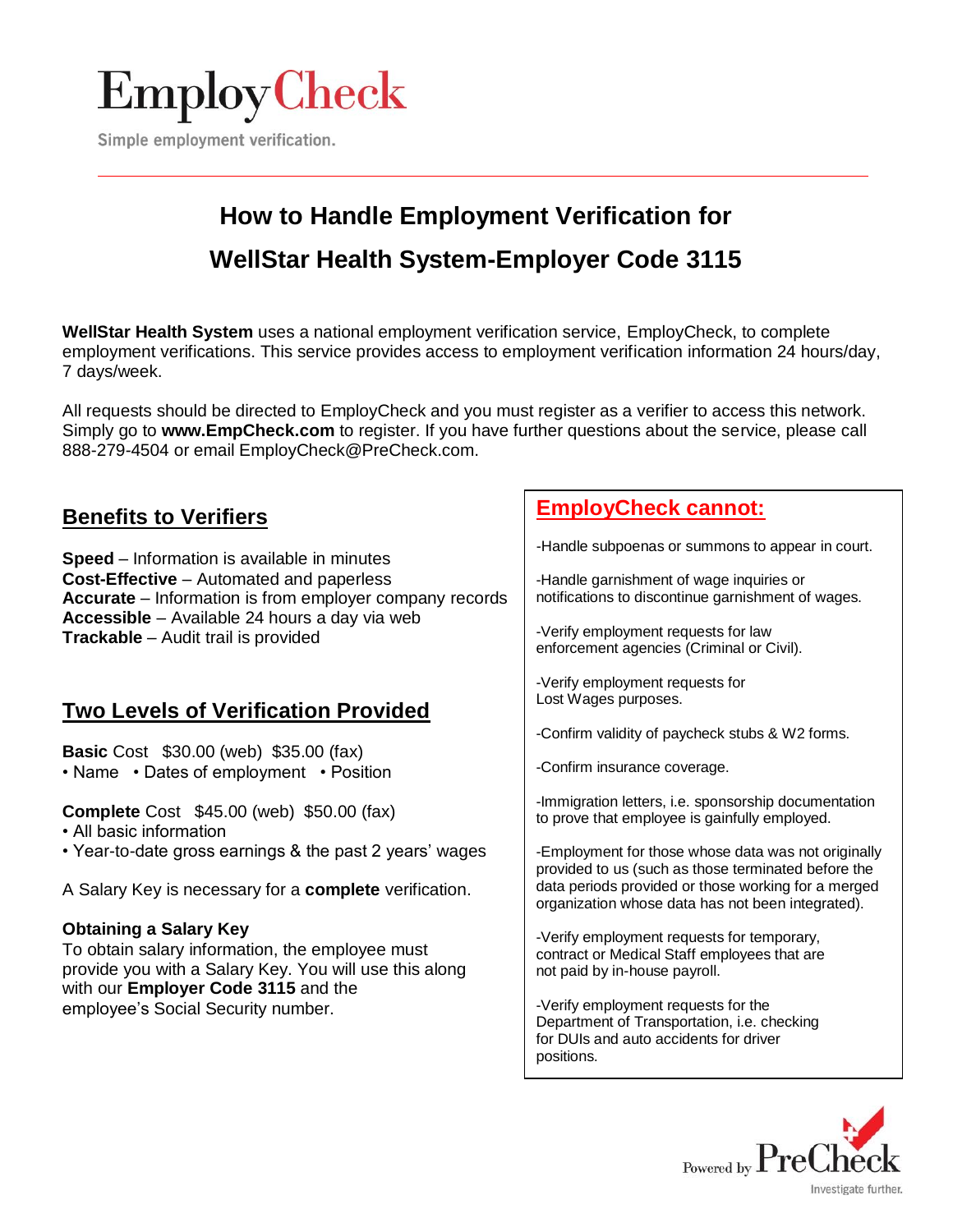# **EmployCheck**

Simple employment verification.

## **Request for Employment Verification Fax Excess** Fax to: 888-705-4605

### **Company Details**

| If you are already a registered verifier, just supply your Verifier ID __________________.                                                                                                                                           |  |  |
|--------------------------------------------------------------------------------------------------------------------------------------------------------------------------------------------------------------------------------------|--|--|
| If not, please fill out the following information (please print):                                                                                                                                                                    |  |  |
|                                                                                                                                                                                                                                      |  |  |
|                                                                                                                                                                                                                                      |  |  |
|                                                                                                                                                                                                                                      |  |  |
| <b>Primary Contact</b>                                                                                                                                                                                                               |  |  |
| First Name <b>contract the contract of the contract of the contract of the contract of the contract of the contract of the contract of the contract of the contract of the contract of the contract of the contract of the contr</b> |  |  |
|                                                                                                                                                                                                                                      |  |  |
|                                                                                                                                                                                                                                      |  |  |
|                                                                                                                                                                                                                                      |  |  |
|                                                                                                                                                                                                                                      |  |  |
| Information Needed for Verification                                                                                                                                                                                                  |  |  |
| Employer Code: 3115 - WellStar Health System<br>Employee's Social Security Number ____________ - _____- - ______                                                                                                                     |  |  |
| Salary Key (required to obtain salary information; provided by employee) ___________________________                                                                                                                                 |  |  |
| <b>For Payment by Credit Card</b>                                                                                                                                                                                                    |  |  |
| Card Type (please check) ______ Visa _______ Master Card _______ American Express                                                                                                                                                    |  |  |
|                                                                                                                                                                                                                                      |  |  |
|                                                                                                                                                                                                                                      |  |  |
|                                                                                                                                                                                                                                      |  |  |
|                                                                                                                                                                                                                                      |  |  |

*I understand that there is a \$5.00 surcharge for verifications completed via fax, which will be charged to the above Credit Card or Account. There will be no charge if no records are found.*

Signature \_\_\_\_\_\_\_\_\_\_\_\_\_\_\_\_\_\_\_\_\_\_\_\_\_\_\_\_\_\_\_\_\_\_\_\_\_\_\_\_\_\_\_\_\_\_\_\_\_\_\_\_\_\_\_\_ Date \_\_\_\_\_\_\_\_\_\_\_\_\_\_\_\_\_\_\_\_\_\_

PreCheck, Inc. provides employment verifications of registered clients' current and former employees. Such verifications will only be made via web or fax. By filling out this request, users agree to the terms and conditions on PreCheck's website and may obtain and utilize this information only pursuant to the purposes and means expressly authorized by federal and state statutes and regulations. Users shall follow all procedures set forth by PreCheck whenever seeking employment verification. Pricing subject to change without prior notice. All older versions of these forms are obsolete.